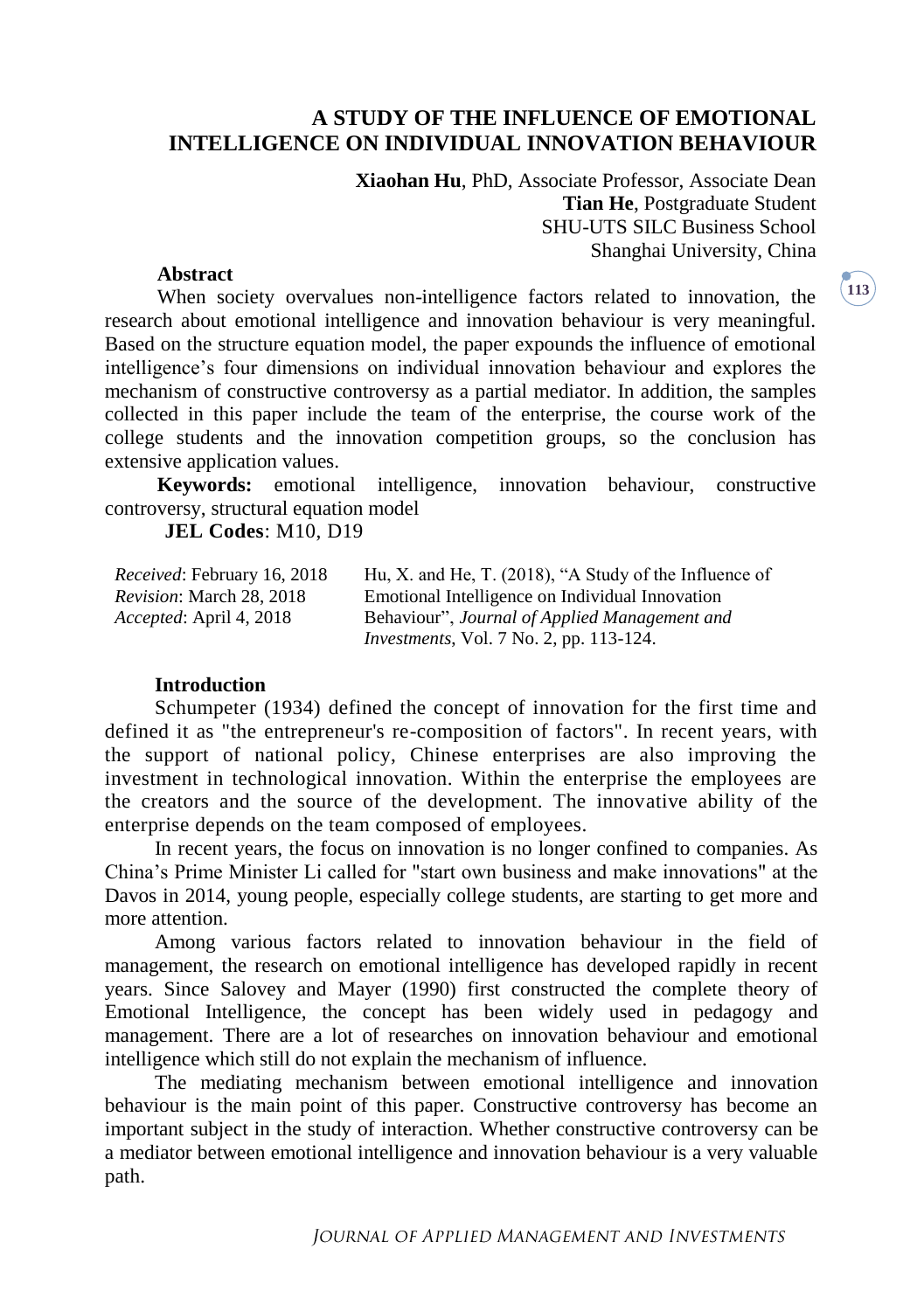In this study, students sample and employees' samples are adopted, which are based on three situations: classroom, contest and work team. The relationship between emotional intelligence and innovation behaviour will be studied more extensively through three kinds of samples.

#### **Literature Review**

#### *Emotional Intelligence*

The earliest source of emotional intelligence can even be traced back to ancient Greece. Plato emphasized absolute control of emotion, which was an embryonic form of the modern concept of emotional intelligence. Leuner (1966) was the first person who used the word "emotional intelligence". According to Leuner (1966), emotional intelligence is the ability to control the emotion. Payne (1985) is also one of the first scholars to use the "emotional intelligence" and believed that emotional intelligence has a strong connection with the examination and discussion of emotional problems.

However, the initial study was not mature and not widespread. The people who finished construction of the emotional intelligence's complete theory are the American scholars Salovey and Mayer (1990). According to the study, that emotional intelligence is a subset of social intelligence, including the ability to monitor self and others ' emotions, to differentiate emotions and to use emotions to guide thoughts and actions. The study of Salovey and Mayer (1990), which synthesized the research achievements in the 1980s, such as emotion and cognition, artificial intelligence, information processing, neuroscience, emotion regulation and clinical psychology, has become the hotspot of scholarly research.

Furthermore, Baron (1997) took the lead to explore the measuring method of emotional intelligence. In the 1998's doctoral dissertation, Baron pioneered the term EQ (emotional quotient) to indicate the level of emotional intelligence. Baron's theories' models are of mixed orientation, which emphasizes that emotional intelligence is not only a kind of ability, but also involves motives, personality and other factors. Both cognitive factors and non-cognition factors are incorporated into the contents of emotional intelligence.

Salovey and Mayer (1990) chose another path to explain emotional intelligence and insist emotional intelligence as the ability to process emotional information. After a long period of controversy and modification, Salovey and Mayer (1990) further presented a four-factor model of emotional intelligence in 1997. Emotional intelligence is a combination of ability to evaluate and express emotions accurately, to generate the ability to promote thinking, to understand emotions and related knowledge and to regulate and promote emotions. In 2000, to facilitate comparisons with Baron's models, Salovey and Mayer (1990) further simplified their own four-factor model. The four dimensions of emotional intelligence are sequential in the process of development and the ability of the fourth level is built on previous abilities.

Wong and Law (2002) divided the four dimensions of emotional intelligence on theory of Salovey and Mayer (1990): appraisal and expression of emotion in the self; appraisal and recognition of emotion in others; regulation of emotion in the self; use of emotion to facilitate performance. Wong and Law (2002) also developed EI scale for Chinese. This paper will focus on four dimensions which were integrated by Wong and Law.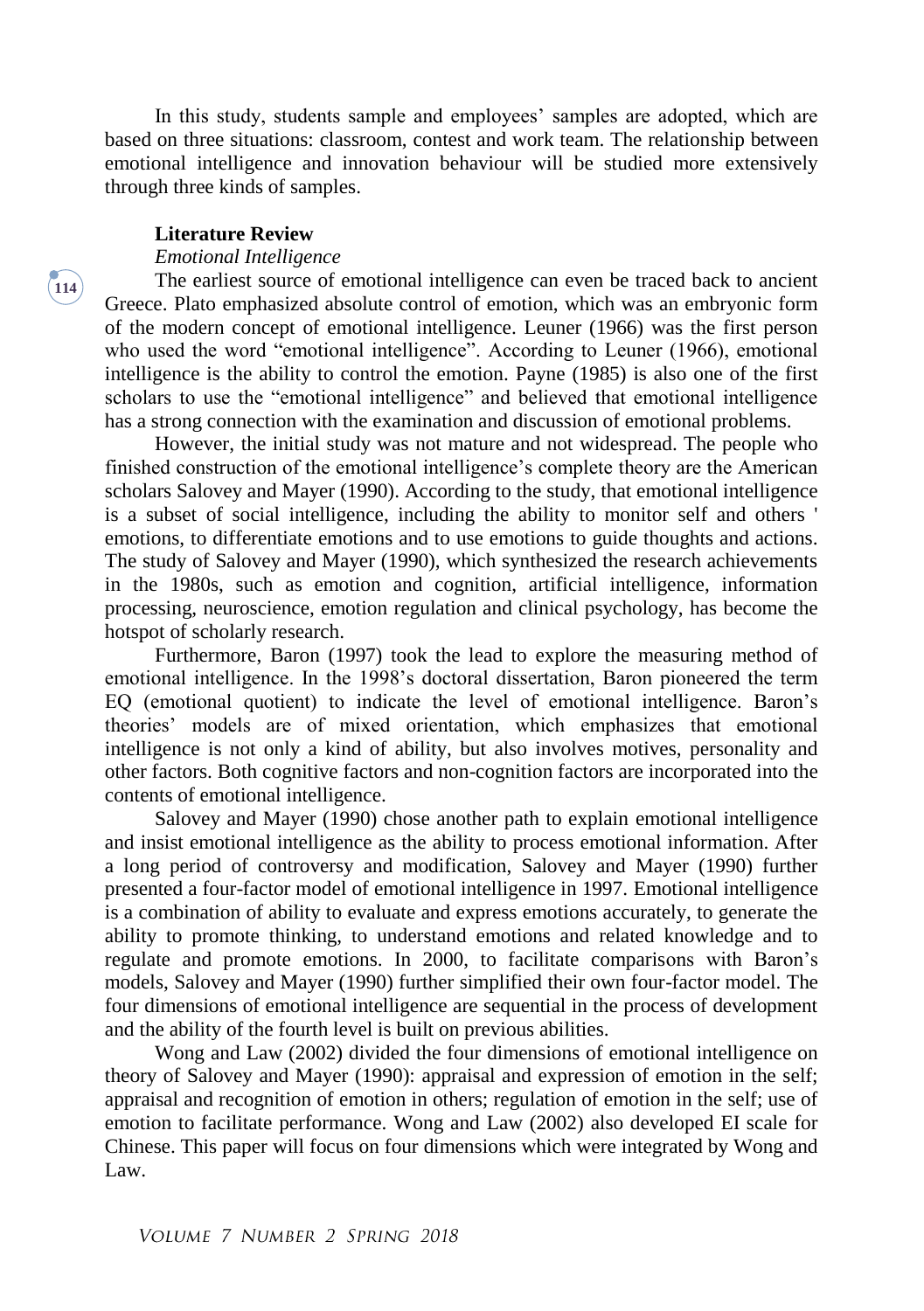#### *Innovation Behaviour*

Today, innovation is undoubtedly a hot topic in business practice and academic research. Besides the economic significance, many scholars try to interpret the connotation of innovation from the perspective of management. From a large concept, innovative behaviour cannot be simply defined as creativity. The basic meaning of creativity is to do something for the first time or to contribute new knowledge. Innovation has a broader definition: In addition to the meaning of creation, the adoption of products and processes from outside the organization is also the connotation of innovation.

Innovation behaviour includes three levels of object category: Organization, team and individual. Among them, individual innovation behaviour is the foundation of team and organizational innovation. West and Farr (1989) defined individual innovation behaviour as individuals produce and apply new ideas and methods. Farr and Ford (1990) supplemented this definition: individual's ability to guide new and useful knowledge, products, and processes. This paper will focus on individual innovation behaviour.

Starting from Kanter (2000), scholars have studied the specific steps of individual innovation behaviour. The study of Kanter (2000) showed that the initial stage of innovation behaviour is to recognize the problem. Then start with innovative ideas, individual will seek others to support innovative ideas. Finally, idea of innovation will be put into practice and to be carried out in the work environment. Scott and Bruce (1994) had similar viewpoints and divided individual innovations into three steps: Individuals produce ideas and ideas of innovation; promote ideas and find people who support ideas; last step is to realize the idea and turn the original idea into reality.

Scholars also have begun to think more about the concept of innovation in actual working context. West (1987) noted the fact that when an organization is confronted with a challenge or a new task, the process of individuals reset mission goals and mobilize resources to realize performance is also an important part of innovation behaviour. Ramadevi and Sangeetha (2017) found that employee behaviours have a significant positive relation with organization innovation capability of Indian service firms. It is also found that innovation behaviour is also related to perceived behaviour control, subjective norms and attitude towards entrepreneurial intent (Sheoliha, 2016).

The multidimensional dimension of individual innovation behaviour also means a kind of balance. The researchers pointed out that there is some sort of contradiction between the emergence of new ideas and the implementation of that. The concept of individual innovation behaviour contains a game theory of creativity and execution. To achieve higher performance of individual innovation behaviour requires creativity and implementation instead of fantasy.

#### *Constructive Controversy*

Constructive controversy has become an important topic in the study of team interaction. Controversy is often regarded as a derogatory word. Nevertheless constructive controversy refers to positive and effective argument. Tjosvold (1998) defined constructive controversy as an open discussion of opposing views for the common good. Johnson and Johnson (1992) argued that the core of constructive controversy is people try to find agreement when ideas, theories, and opinions are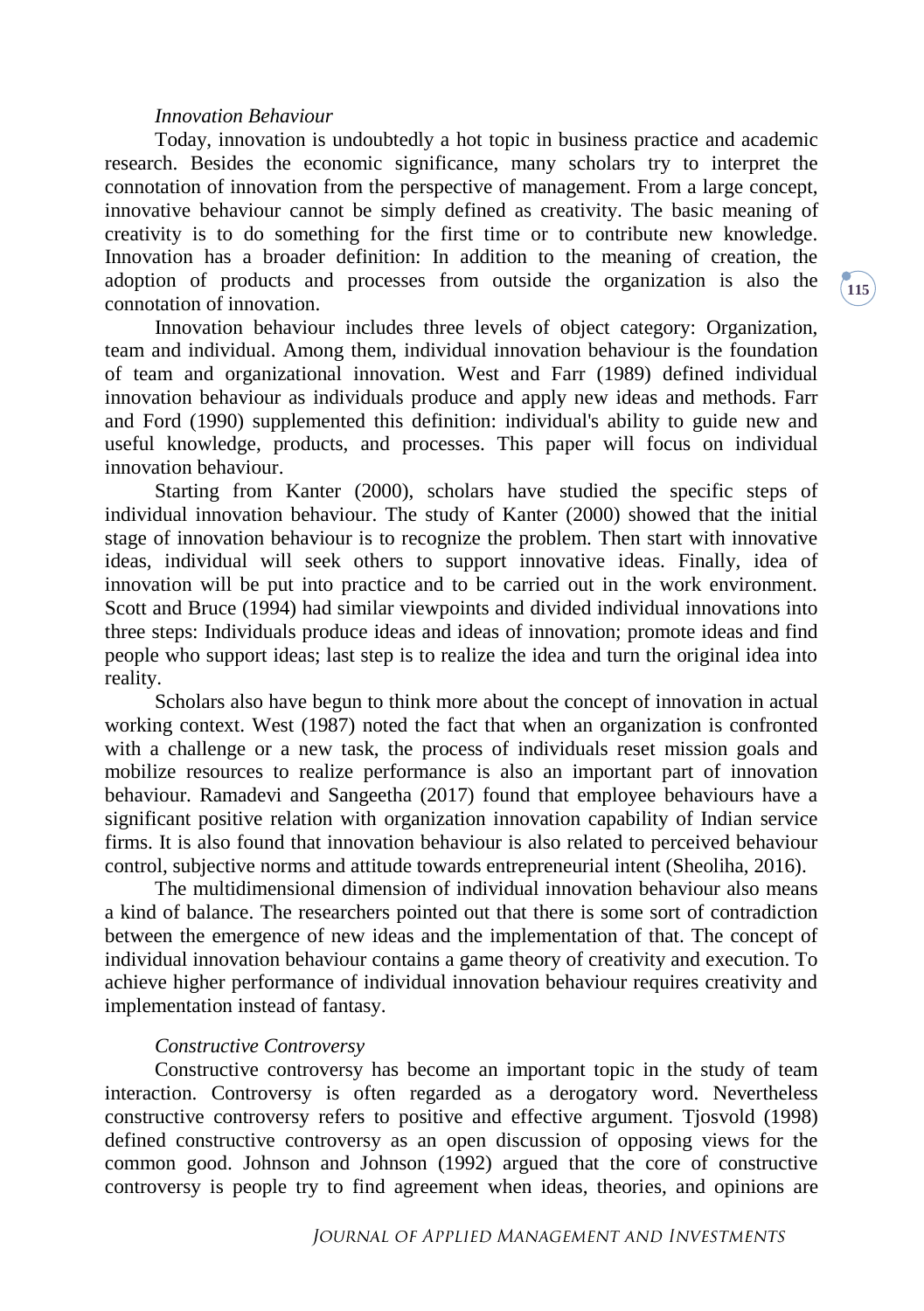incompatible with others.

Based on Chinese employees and students, scholars such as Tjosvold (1998) have conducted a number of studies on constructive controversy. Tjosvold (1998) focused on 540 members of the self-management team to study the relationship between constructive controversy team's performances. The study revealed the correlation between constructive controversy and good team performance. A scale of eight items was used to measure the constructive controversy in the study, which was widely accepted in subsequent research. Chen and Tjosvold (2002) took a sample of the 32 teams of 126 Chinese MBA students to study the impact of collaborative and independent goals on constructive controversy. The questionnaire contained six items on constructive controversy and the result showed that teams with cooperative goals are more likely to engage in constructive controversy.

Also collecting Chinese sample, Wang et al. (2010) focusing on call centre service team staff conducted a study. The study showed the positive correlation between the employee's synergy and constructive controversy. Especially in China's cultural background, the cooperative target and the organization's synergy promote the constructive controversy. In another study it is found synergetic management is important for enterprise innovation development through factors such as constructive controversy (Bondarenko, 2017).

From the social level, constructive controversy exhibits differently in various cultural backgrounds. From the scene level, the formation of constructive controversy is linked to the type of task and the composition of the team.

#### **Research Model and Hypotheses**

#### *Emotional intelligence and innovation behaviour*

The mechanism between emotion and innovation has been interpreted theoretically. The most famous research is from Fredrickson (1998). The scholar discovered that experiencing positive emotions could broaden people's minds and build their resourcefulness. Besides, Csikszentmihalyi (1990) also supported positive emotions could encourage people to explore and to expand new information. The process is consistent with innovation behaviour. According to the definition of emotional intelligence, people who have high level of emotional intelligence are more likely to move into positive emotions.

There is another way to link emotional intelligence with innovation behaviour, theory of motivation. Intrinsic motivation affects both birth of new ideas and implementation of ideas. Extrinsic motivation has significant influence on the practice of innovation. Moreover, Goleman (1985), Mayer et al. (2000) all emphasized emotional intelligence's strong connection with both intrinsic and extrinsic motivation.

This paper hopes to be able to explore how specific factors in emotional intelligence affect innovation behaviour. According to researches, appraisal and expression of emotion in the self, appraisal and recognition of emotion in others, regulation of emotion in the self, use of emotion to facilitate performance all affect innovation behaviour. Among them, regulation of emotion and use of emotion to facilitate performance have more significant effect.

Appraisal and expression of emotion in the self and others appear to be not significantly correlated with innovation behaviour. However, in the whole theoretical framework of emotional intelligence, appraisal and expression of emotion is the basis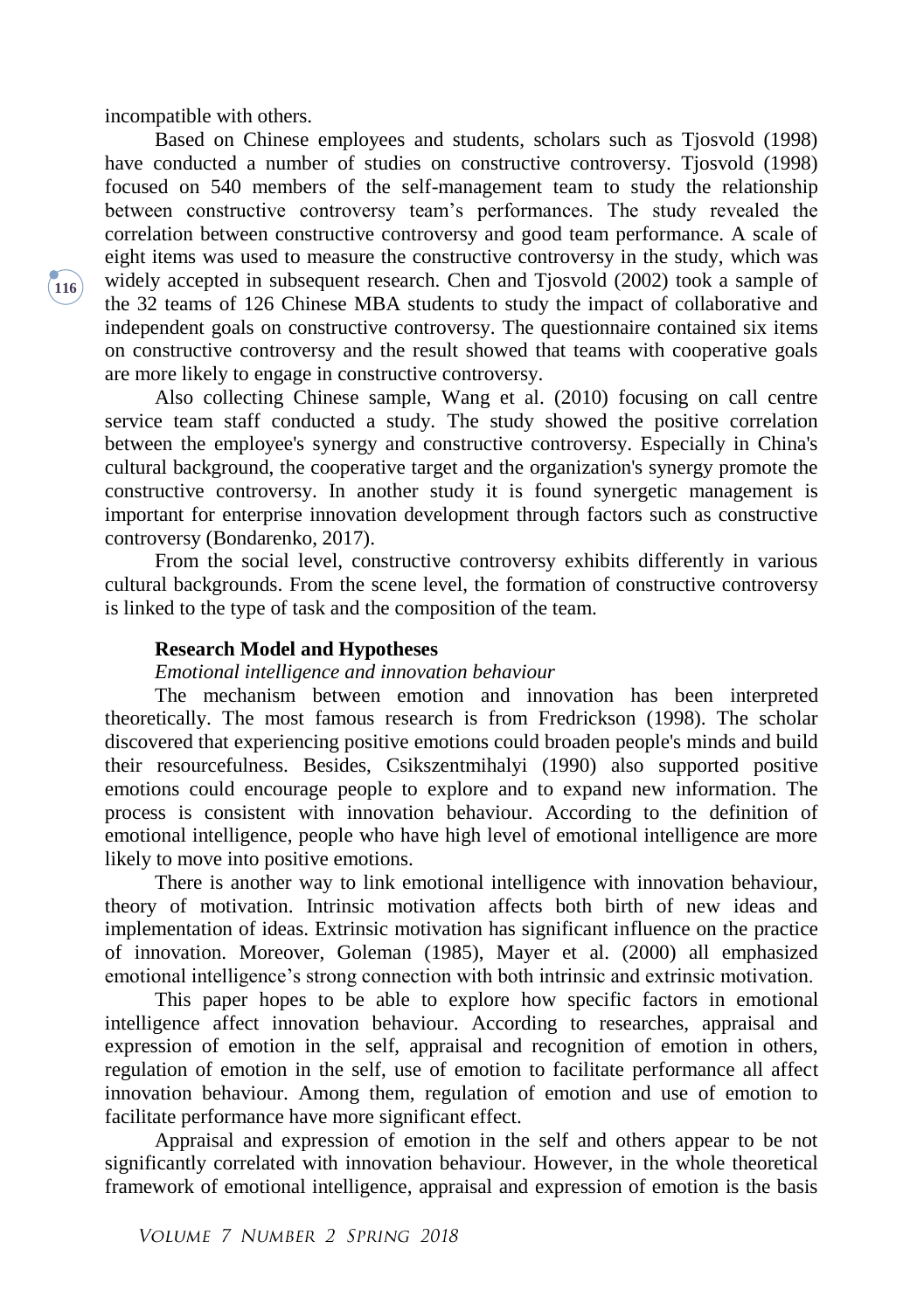and acts as preconditions for assessment and utilization of emotion. Besides, West (1987) emphasized that use of interpersonal relationships is an important guarantee for implementation of innovative ideas. Whatever people do to build a beautiful relationship, the process is associated about appraisal and expression of emotion.

Based on the above, this paper formulated the following hypothesis:

H1a: Appraisal and expression of emotion in the self has a positive effect on innovation behaviour;

H1b: Appraisal and expression of emotion in others has a positive effect on innovation behaviour;

H1c: Regulation of emotion in the self has a positive effect on innovation behaviour;

H1d: Use of emotion to facilitate performance has a positive effect on innovation behaviour.

#### *Constructive Controversy as a Partial Mediation*

People with high emotional intelligence are better at controlling and managing their negative emotions, choosing the right way to express their feelings, and sharing emotional experiences with others. The exchange and interaction about emotion are important prerequisites for constructive controversy.

Tjosvold (1998) did an empirical study and found that constructive argument was more likely to appear when team members were under positive emotion. According to the framework of emotional intelligence, people with high emotional intelligence are more likely to have positive emotions, thus more likely to form constructive controversy. In addition, the constructive controversy is the process of seeking same and keeping difference which requires a sense of collective identity. The establishment of sense of collective identity relies on the understanding and sharing of emotion among the members. It is clear that members of the group with high emotional intelligence will be more likely to establish collective identity and thus help constructive controversy.

In four dimensions of emotional intelligence, the use and regulation of emotion are directly related to constructive controversy. Fredrickson (1998) believed that positive emotions could make group members more receptive to the views of others during discussions and contribute to improving the effectiveness of the discussion. Hence, regulating and using emotions properly help to create a harmonious atmosphere of discussion within the group and to promote constructive controversy.

The other two dimensions, appraisal and expression of emotion in the self and others, are also foundations for constructive controversy. Sometimes, constructive controversy is unsustainable because of emotional conflict caused by cognitive conflict or task's conflict in the debate (Zhou, 2005). In order to confine the argument to the discussion of the task without creating an emotional conflict, the assessment of self and others' emotions is obviously of great importance to the continuance of constructive debate

Thus, this paper proposes the following:

H2a: Appraisal and expression of emotion in the self has a positive effect on constructive controversy;

H2b: Appraisal and expression of emotion in others has a positive effect on constructive controversy;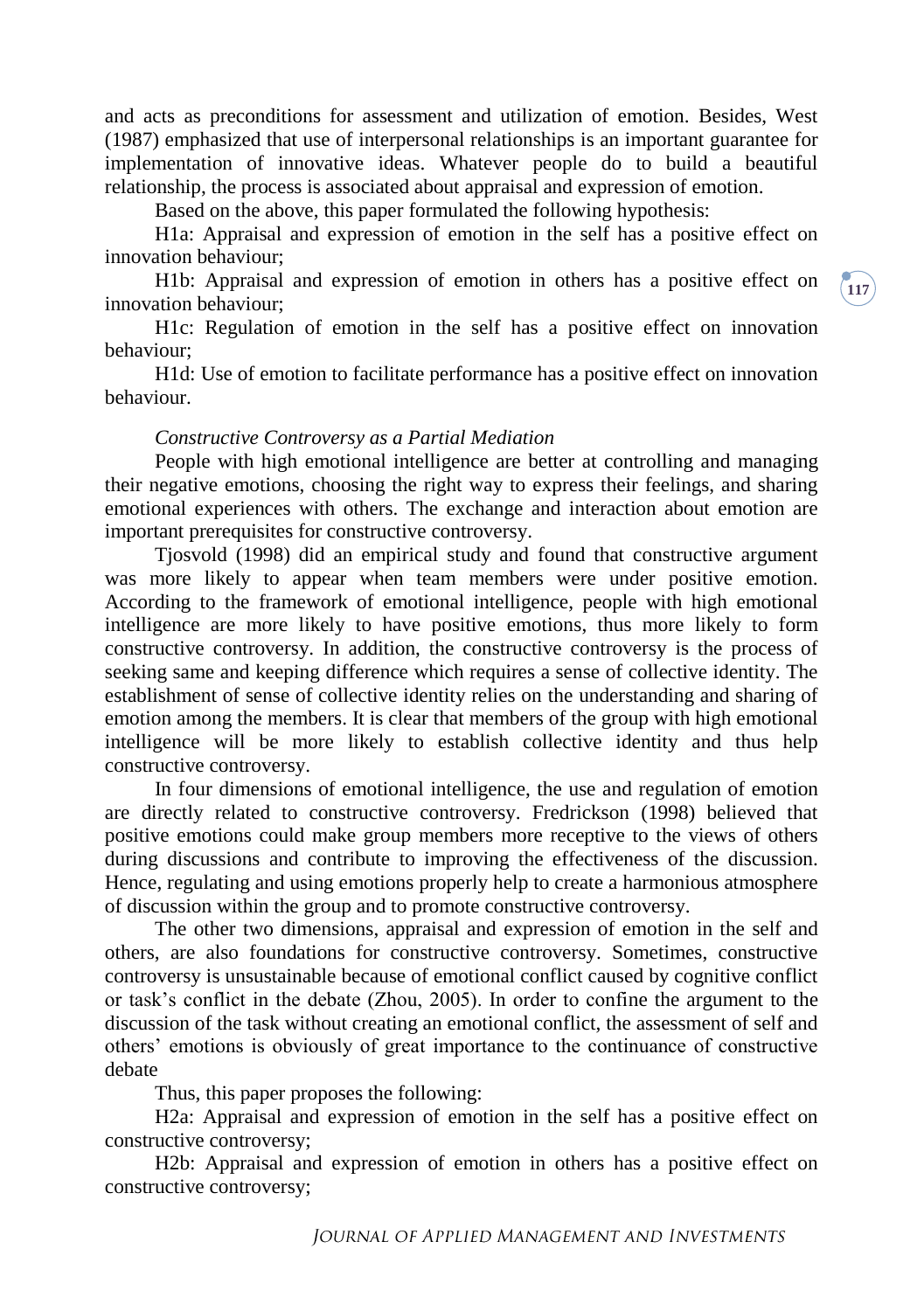H2c: Regulation of emotion in the self has a positive effect on constructive controversy;

H2d: Use of emotion to facilitate performance has a positive effect on constructive controversy.

Tjosvold and Johnson (1977) demonstrated that team members who experience constructive controversy are more likely to understand other people's positions and appreciate others ' views. At the same time, they will also be more actively to promote their views and implementation of the plan which is the final phase of innovation behaviour.

Constructive controversy plays an important role in innovation: to help team members communicate ideas, do exploration and discussion and clarify innovative intentions (Zhang, 2013). More importantly, constructive controversy can strengthen team members' control over innovation behaviour and help team members to make correct judgments. Therefore, constructive debate is an important process of group discussion and shows a positive and open atmosphere. In such an atmosphere, the views of team members can be shared better. This atmosphere can be considered as a prerequisite for innovation behaviour.

Thus, this paper proposes the following:

H3: Constructive controversy has a positive effect on innovation behaviour.



**Figure 1. The Research Model and Hypotheses**

Considering that even if there is no constructive argument, the dimensions of emotional intelligence still have a highly positive correlation with innovation behaviour. Based on the above, this paper formulated the following hypothesis:

H4a: Constructive controversy is the partial mediator between appraisal and expression of emotion in the self and innovation behaviour;

H4b: Constructive controversy is the partial mediator between appraisal and expression of emotion in others and innovation behaviour;

H4c: Constructive controversy is the partial mediator between regulation of emotion in the self and innovation behaviour;

H4d: Constructive controversy is the partial mediator between use of emotion to facilitate performance and innovation behaviour.

Figure 1 illustrates the research model, including the hypotheses.

VOLUME 7 NUMBER 2 SPRING 2018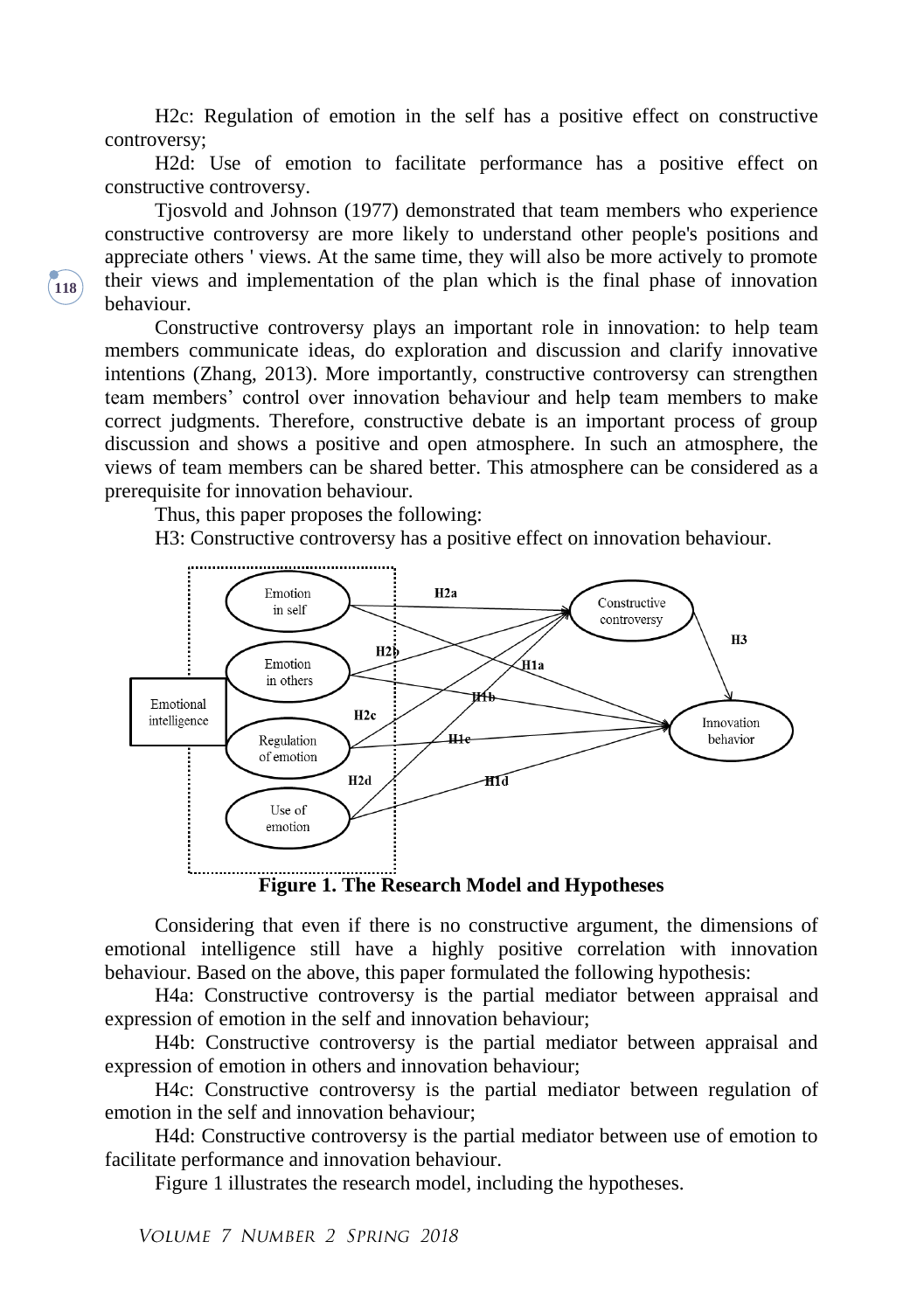#### **Empirical Research**

#### *Participants*

Considering the diversity of individual innovation behaviour in students' teams and work teams, this paper tries to collect the data from schools and companies. In this study, a total of 250 questionnaires were issued, 242 questionnaires were collected, and 238 among them are effective questionnaires (effective recovery rate is 95.2%).

Student samples are collected from Shanghai University and snowballing sampling are adopted which means where participants recruit other participants for a test. Employees' samples are mainly from well-known enterprises from China Anhui Province's Economic and Technical Development Zone. The committee of the zone helped us to distribute questionnaires.

Among participants, 148 are female and 90 are male. Ages of 101 participants ranged from 18 to 28, 121 participants ranged from 29 to 39 and 16 participants were over 39 years old.

According to the different status of the participants, three kinds of innovative scenarios are set up: classroom, contest and work team. 118 participants completed the survey based on innovation behaviour in work teams, 71 participants were based on innovation in the classroom (team for course) and 48 people completed the questionnaires were based on contests (for example, Creative Challenge Cup organized by Ministry of Education).

#### *Instruments*

Emotional intelligence's four dimensions were measured by Wong and Law (2002) Emotional Intelligence Scale (WLEIS). Every dimension has four items and ratings are completed on a seven-point scales ranging from 1 (strongly disagree) to 7 (strongly agree). Some examples of the scale include "I have a good sense of why I have certain feelings most of the time", "I have a good understanding of my own emotions".

About constructive controversy, the 8-item scale was selected. Subjects were asked to answer on a 7-point scale (1=strongly disagree; 7=strongly agree) about their degree of agreement. Example likes "We seek a solution favourable and acceptable to all team members".

Innovation behaviour was assessed in nine items from Scott and Bruce's (1994) innovative behaviour measure, which had the highest factor loadings according to Yuan and Woodman (2010). The response scale ranged from 1 (not at all) to 7 (very often). Example likes "I put forward new ideas about difficult things".

Reliability refers to the degree of consistency or stability of the measure. Cronbach's Alpha was used to assess reliability of the research. Table 1 shows Cronbach ' s alpha factors of all variables were above 0.8 which means a high degree of consistency.

| таріс 1. Стопрасп з лірна і асіогз от тип у аттарісу |            |            |               |         |              |                  |  |  |  |  |
|------------------------------------------------------|------------|------------|---------------|---------|--------------|------------------|--|--|--|--|
|                                                      | Emotion in | Emotion in | Regulation of | Use of  | Constructive | Innovation       |  |  |  |  |
|                                                      | Self       | Others     | Emotion       | Emotion | Controversy  | <b>Behaviour</b> |  |  |  |  |
| Cronbach's<br>Alpha                                  | 0.909      | 0.920      | 0.890         | 0.923   | 0.940        | 0.958            |  |  |  |  |

**Table 1. Cronbach's Alpha Factors of All Variables**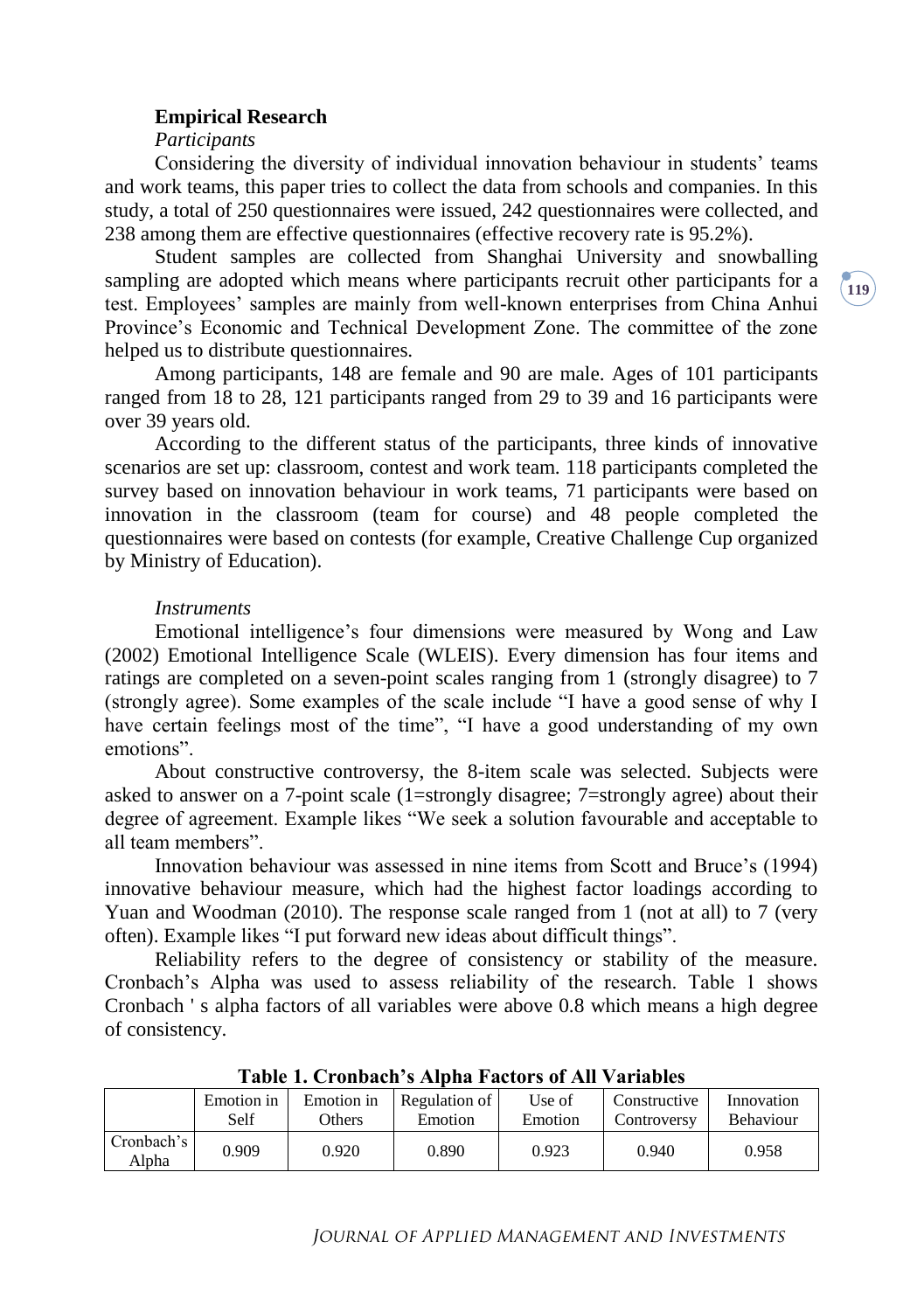#### *Structural model*

**120**

Confirmatory factor analysis (CFA) was adopted to assess whether the measurement model fits the sample data adequately or not. In this study, the model includes two endogenous and latent variables: innovation behaviour and constructive controversy. Main exogenous and latent variables are emotion in self, emotion in others, regulation of emotion and use of emotion. First,  $X^2/df$  should be below 3. This model's Chi-square statistic  $(X^2)$  was 654, degree of freedom (DF) was 284, and  $X^2/df$ was 2.306. Besides that, other indexes could be found in table 2.

| Table 2. Fit Index of SEM |                          |         |  |  |  |  |
|---------------------------|--------------------------|---------|--|--|--|--|
| Test statistic            | Preliminary fit criteria | Results |  |  |  |  |
| Absolute fit              |                          |         |  |  |  |  |
| $\overline{X^2/df}$       | < 3.00                   | 2.306   |  |  |  |  |
| <b>RMSEA</b>              | < 0.08                   | 0.074   |  |  |  |  |
| <b>GFI</b>                | > 0.90                   | 0.831   |  |  |  |  |
| AGFI                      | > 0.90                   | 0.791   |  |  |  |  |
| Incremental fit           |                          |         |  |  |  |  |
| IFI                       | > 0.90                   | 0.935   |  |  |  |  |
| <b>CFI</b>                | > 0.90                   | 0.935   |  |  |  |  |
| <b>NFI</b>                | > 0.90                   | 0.891   |  |  |  |  |
| Parsimony fit             |                          |         |  |  |  |  |
| <b>PCFI</b>               | > 0.50                   | 0.817   |  |  |  |  |

**Table 2. Fit Index of SEM**

Key indicators like CFI, IFI accorded with the standard. Table 3 and Figure 2 show inter correlations for all the variables.

| Table 5. Hitch Correlations for The tile variables  |          |      |      |  |  |  |  |
|-----------------------------------------------------|----------|------|------|--|--|--|--|
|                                                     | Estimate | S.E. | P    |  |  |  |  |
| Innovation behaviour $\leq$ --- Emotion in self     | .032     | .069 | .640 |  |  |  |  |
| Innovation behaviour $\leq$ --- Emotion in others   | .173     | .061 | .005 |  |  |  |  |
| Innovation behaviour <--- Regulation of emotion     | .113     | .056 | .045 |  |  |  |  |
| Innovation behaviour <--- Use of emotion            | .306     | .057 | ***  |  |  |  |  |
| Constructive controversy <--- Emotion in self       | .250     | .087 | .004 |  |  |  |  |
| Constructive controversy <--- Emotion in others     | .083     | .077 | .277 |  |  |  |  |
| Constructive controversy <--- Regulation of emotion | .162     | .071 | .022 |  |  |  |  |
| Constructive controversy <--- Use of emotion        | .280     | .068 | ***  |  |  |  |  |
| Innovation behaviour <--- Constructive controversy  | .270     | .059 | ***  |  |  |  |  |
|                                                     |          |      |      |  |  |  |  |

**Table 3. Inter Correlations for All the Variables**

Thus, H1a and H2b fail and H1b, H1c, H1d, H2a, H2c, H2d, H3 all stand.

*Note: \*\*\**(*P<0.001*)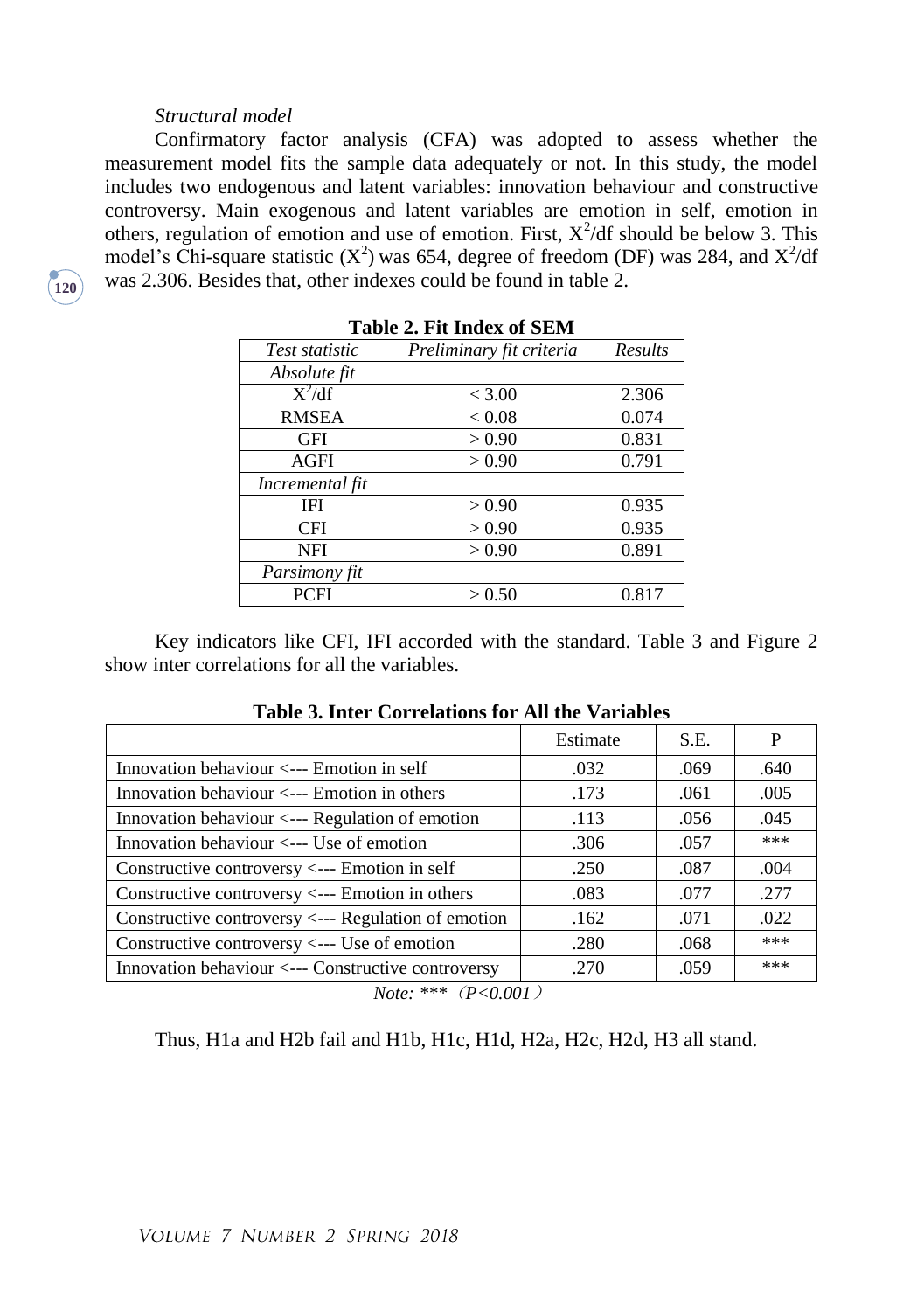

**Figure 2. Path Coefficients of All the Variables**

#### *The Mediating Effects*

The mediating effects of constructive controversy between emotional intelligence and innovation behaviour were tested for a significance by adopted Bootstrap estimation procedure in AMOS (a bootstrap sample of 1000 and 95% confidence intervals were specified). The bootstrap test actually relies on the 95% confidence intervals from the empirical distribution of indirect effect estimates. MacKinnon (2012) pointed that the bootstrap method yields the most accurate confidence intervals for indirect effects.

If "0" is not included between upper bound and lower bound, effect is significant. When both indirect and direct are significant, there would be a partial mediator. Only significant indirect effect, there would be a full mediation.

H4a: Constructive controversy is the partial mediator between appraisal and expression of emotion in the self and innovation behaviour;

The indirect effect's range between emotion in self and innovation behaviour was (0.028, 0.125), indirect effect was significant. The direct effect's range between emotion in self and innovation behaviour was (-0.089, 0.167), direct effect was not significant. The H4a fails and constructive controversy is the full mediator between appraisal and expression of emotion in self and innovation behaviour.

H4b: Constructive controversy is the partial mediator between appraisal and expression of emotion in others and innovation behaviour;

The indirect effect's range between emotion in others and innovation behaviour was (0.011, 0.070), indirect effect was not significant, and H4b fails.

H4c: Constructive controversy is the partial mediator between regulation of emotion in the self and innovation behaviour;

The indirect effect's range between regulation of emotion and innovation behaviour was (0.015, 0.090), indirect effect was significant. The direct effect's range between regulation of emotion and innovation behaviour was (0.001, 0.212), direct effect was significant. The H4c stands and constructive controversy is the partial mediator between regulation of emotion in the self and innovation behaviour.

H4d: Constructive controversy is the partial mediator between use of emotion to facilitate performance and innovation behaviour;

The indirect effect's range between use of emotion and innovation behaviour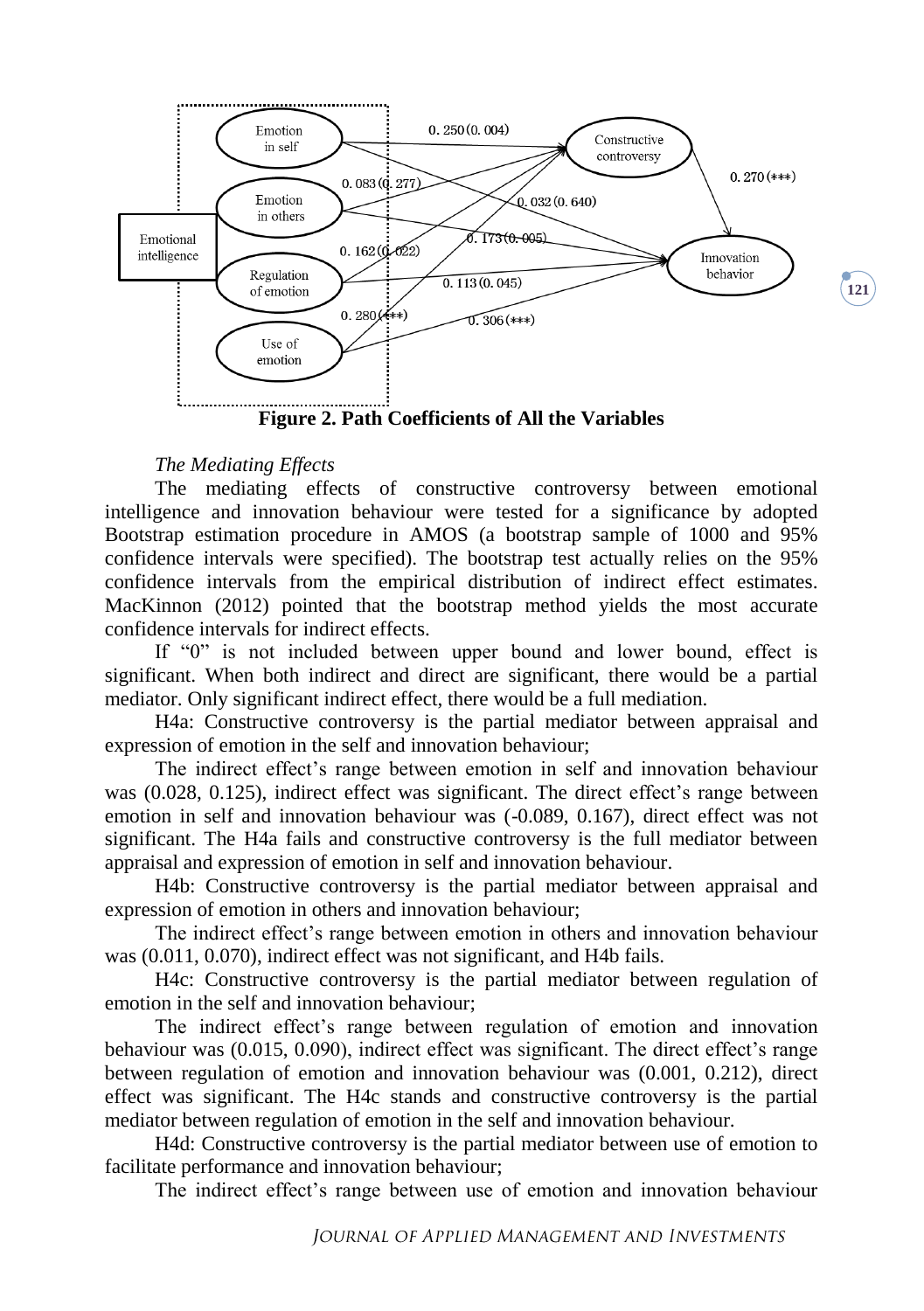was (0.034, 0.041), indirect effect was significant. The direct effect's range between use of emotion and innovation behaviour was (0.197, 0.431), direct effect was significant. The H4d stands and constructive controversy is the partial mediator between use of emotion to facilitate performance and innovation behaviour.

#### **Conclusions**

**122**

According to the above analysis, except expression of emotion in self, other three dimensions of emotional intelligence all have a positive effect on innovation behaviour. Especially, the correlation between the use of emotion to facilitate performance and innovation behaviour is most significant. Moreover, expect expression of emotion in others, other three dimensions of emotional intelligence all have a positive effect on innovation behaviour. About mediating effect, constructive controversy is the partial mediator between regulation and use of emotion and innovation behaviour. Even though expression of emotion in self cannot directly actives innovation behaviour, through constructive controversy (as a full mediator), the factor still plays an important role in promoting innovation.

On this account, in the formation of a team, leaders cannot only investigate the general intelligence of the team member, but also emotional intelligence. In addition, team interaction behaviours such as brainstorming are often used in various innovation groups and classrooms. The paper provides a sufficient theoretical support for this behaviour: constructive controversy can promote individual innovation behaviour. However, it is necessary to point out that the debate in the group can easily lead to emotional confrontation. Team leaders also need high emotional intelligence, to identify antagonism among the group and intervene, so as to promote innovation performance.

It should be noted that the paper has some limitations. The most obvious disadvantage is that the study did not differentiate the team and the individual levels. Questionnaires were self-statement forms and emphasized the subjects' personal perception. If the paper could highlight the team level and explore team's innovation behaviour in the design of the questionnaire and the use of the multilayer analysis model in the data processing, conclusions would be more rigorous. Besides, although this paper validates the positive impact of constructive controversy on innovation behaviour, some scholars pointed out that there is a more complex mechanism between them. Zhang (2013) thought the interaction between constructive controversy and high time pressure has a significant negative impact on college students ' innovation behaviour. MacKinnon (2012) noted that in complex situations multiple mediation variables are needed to explain the relationship between an independent variable and the dependent variable. In particular, the intermediary chain needs to be established for a more complete intermediary model.

#### **References**

Baron, R. (1997), *Baron Emotional Quotient Inventory*, Multi-Health Systems, Toronto.

Bondarenko, S.A. (2017), "Synergetic Management as a Management Technology of Enterprise Innovative Development", *Journal of Applied Management and Investments*, Vol. 6 No. 4, pp. 223-230.

Csikszentmihalyi, M. (1990), "Toward a Psychology of Optimal Experience", *Design* 

VOLUME 7 NUMBER 2 SPRING 2018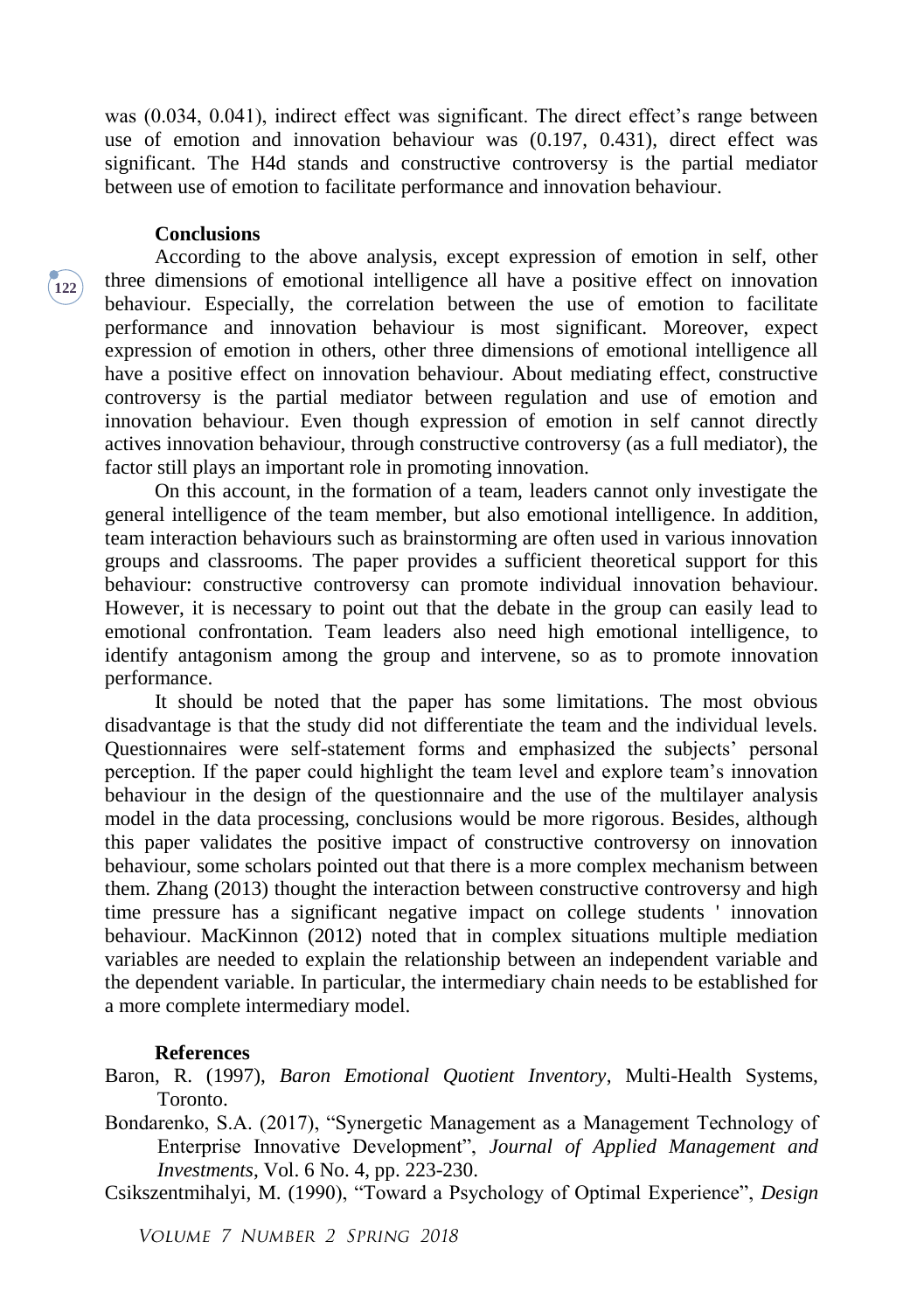*Issues*, Vol. 8 No. 1, pp. 75-77.

- Farr, F. and Ford, C. (1990), "Individual Innovation", in West, M.A. and Farr, J.L. (Eds.), *Innovation and Creativity at Work: Psychological and Organisational Strategies*, Chichester, Wiley, pp. 63-80.
- Fredrickson, B.L. (1998), "What Good Are Positive Emotions?", *Review of General Psychology*, Vol. 2 No. 3, pp. 300-319.
- Goleman, D.P. (1995), *Emotional intelligence: Why it can matter more than IQ for character, health and lifelong achievement*, Bantam Books, New York.
- Chen, G. and Tjosvold, D. (2002), "Cooperative Goals and Constructive Controversy for Promoting Innovation in Student Groups in China", *Journal of Education for Business*, Vol. 78 No. 1, pp.46-50.
- Johnson, D.W. and Johnson, R. T. (1992), "Creative Controversy: Intellectual Challenge in the Classroom", *Interaction Book Company*, Vol. 54 No. 3, pp. 201-206.
- Kanter, R.M. (2000), "When a thousand flowers bloom: Structural, Collective and Social Conditions for Innovation in Organization", *Entrepreneurship: The Social Science View*, pp.167-210, available at: https://ssrn.com/abstract=1512270 (accessed February 2, 2018).
- Leuner, B. (1966), "Emotional intelligence and emancipation. A psychodynamic study on women", *Praxis der kinderpsychologie und kinderpsychiatrie*, Vol. 15 No. 6, pp. 196-203.
- MacKinnon, D.P. (2012), *Introduction to Statistical Mediation Analysis*, Routledge, New York.
- Mayer, J.D., Salovey, P., and Caruso, D. (2000), "Competing models of emotional intelligence", in Sternberg, R.J. (Ed.), *Handbook of human intelligence*, Cambridge University Press, New York, pp. 396-420.
- Payne, W.L. (1985), *A Study of Emotion: Developing Emotional Intelligence, Self-Integration, Relating to Fear, Pain and Desire*, UMI Dissertation Services, Ann Arbor.
- Ramadevi, D. and Sangeetha, D. (2017), "'Innovation Prism' Measuring Two Intellectual Poles of Performance: Which Contribute Matters?", *Journal of Applied Management and Investments*, Vol. 6 No. 3, pp. 197-204.
- Salovey, P. and Mayer, J.D. (1990), "Emotional Intelligence", *Imagination Cognition and Personality*, Vol. 9 No. 6, pp. 217-236.
- Schumpeter, J.A. (1934), "The Theory of Economic Development: An Inquiry into Profits, Capital, Credit, Interest, and the Business Cycle", *Social Science Electronic Publishing*, Vol. 25 No. 1, pp. 90-91.
- Scott, S.G. and Bruce, R. (1994), "Creating innovative behaviour among R&D professionals: the moderating effect of leadership on the relationship between problem-solving style and innovation", in *Management in Transition: Engineering a Changing World proceedings of IEEE International Engineering Management Conference*, pp. 48-55.
- Sheoliha, N. (2016), "Fascination of Entrepreneurship among Graduate Students of India", *Journal of Applied Management and Investments*, Vol. 5 No.3, pp. 183- 192.
- Tjosvold, D. and Johnson, D.W. (1977), "Effects of Controversy on Cognitive Perspective Taking", *Journal of Educational Psychology*, Vol. 69 No. 6, pp.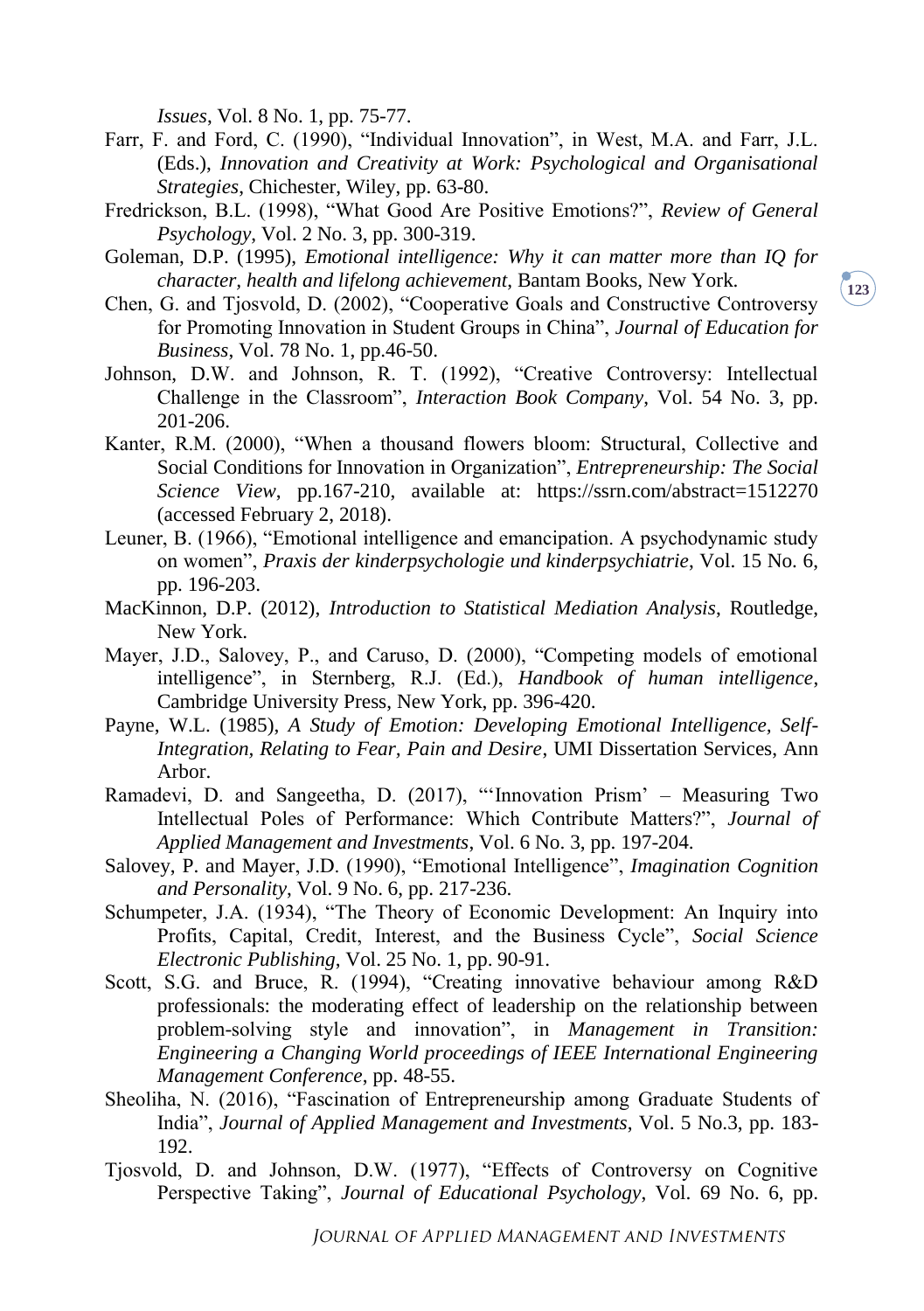679-685.

- Tjosvold, D. (1998), "Cooperative and Competitive Goal Approach to Conflict: Accomplishments and Challenges", *Applied Psychology*, Vol. 47 No. 3, pp. 285- 313.
- Wang, Z., Chen, Y.F.N. and Tjosvold, D. (2010), "Cooperative Goals and Team Agreeableness Composition for Constructive Controversy in China", *Asia Pacific Journal of Management*, Vol. 27 No. 1, pp.139-153.
- West, M.A. and Farr, J.L. (1989), "Innovation at work: Psychological perspectives". *Social Behaviour*, Vol. 4 No. 1, pp. 15-30.
- West, M.A. (1987), "A Measure of Role Innovation", *British Journal of Social Psychology*, Vol. 26 No. 1, pp. 83-85.
- Wong, C.S. and Law, K.S. (2002), "Development of an Emotional Intelligence Instrument and an Investigation of its Relationship with Leader and Follower Performance and Attitudes", *Leadership Quarterly*, Vol. 13 No. 1, pp. 1-32.
- Yuan, F. and Woodman, R.W. (2010), "Innovative Behaviour in the Workplace: The Role of Performance and Image Outcome Expectations", *Academy of Management Journal*, Vol. 53 No. 2, pp. 323-342.
- Zhang, M. (2013), "Impacts of Constructive Controversy and Innovation Climate on Innovation Behaviour of Undergraduates", *Journal of Wuhan University of Technology (Social Sciences Edition)*, Vol. 26 No. 5, pp. 824-829.
- Zhou, J.B. (2005), *A Study about Decision Model and Decision Mechanism of Multi-Level Teams*, Zhejiang University Press, Hangzhou.